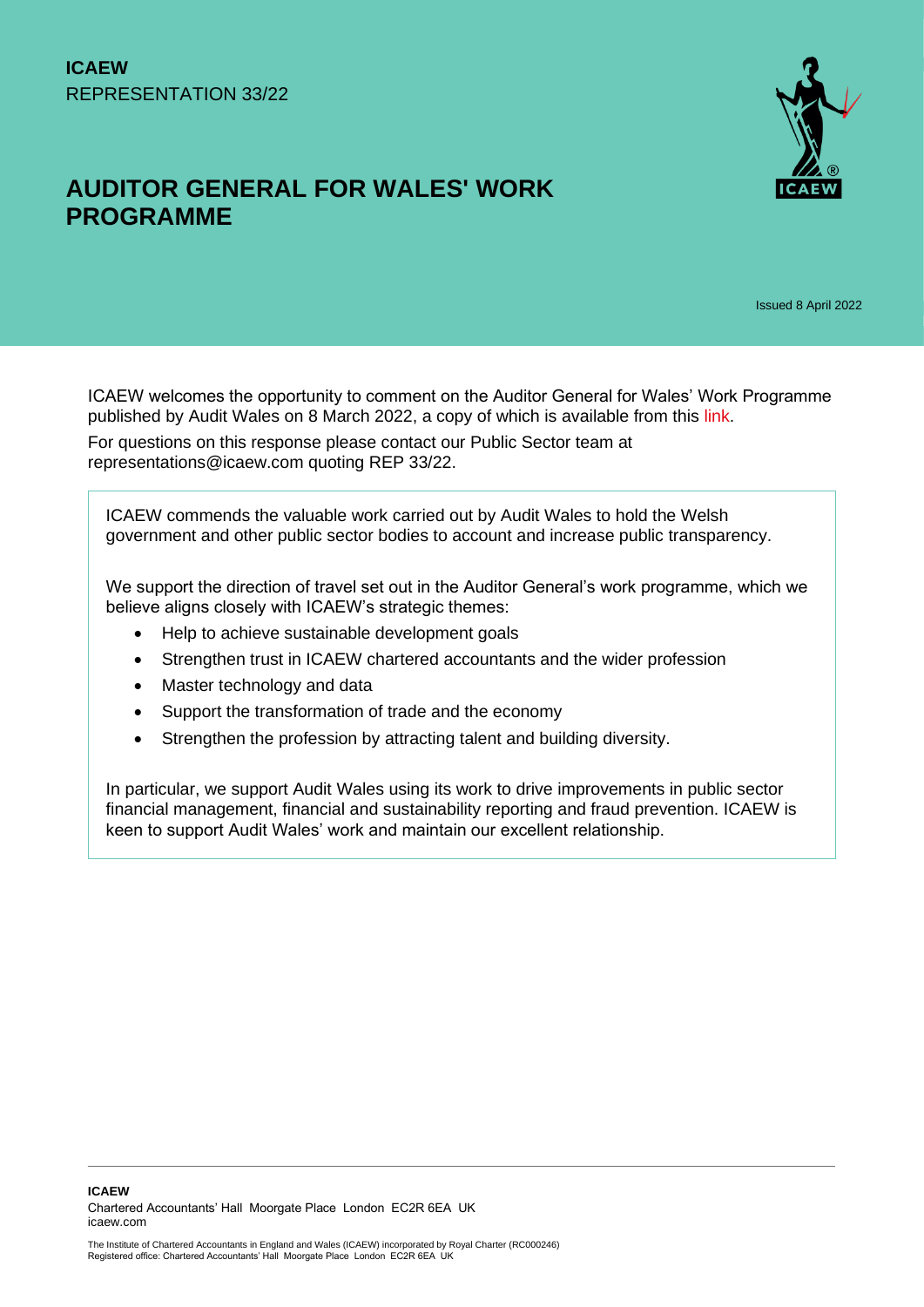ICAEW is a world-leading professional body established under a Royal Charter to serve the public interest. In pursuit of its vision of a world of strong economies, ICAEW works with governments, regulators and businesses and it leads, connects, supports and regulates more than 157,800 chartered accountant members in over 147 countries. ICAEW members work in all types of private and public organisations, including public practice firms, and are trained to provide clarity and rigour and apply the highest professional, technical and ethical standards.

ICAEW's Public Sector team supports members working in and with the public sector to deliver public priorities and sustainable public finances, including over 9,000 in ICAEW's Public Sector Community. ICAEW engages with policy makers, public servants and others to promote the need for effective financial management, audit and assurance, financial reporting and governance and ethics across the public sector to ensure public money is spent wisely.

© ICAEW 2022

All rights reserved.

• it is appropriately attributed, replicated accurately and is not used in a misleading context;

• the source of the extract or document is acknowledged and the title and ICAEW reference number are quoted.

Where third-party copyright material has been identified application for permission must be made to the copyright holder.

This document may be reproduced without specific permission, in whole or part, free of charge and in any format or medium, subject to the conditions that: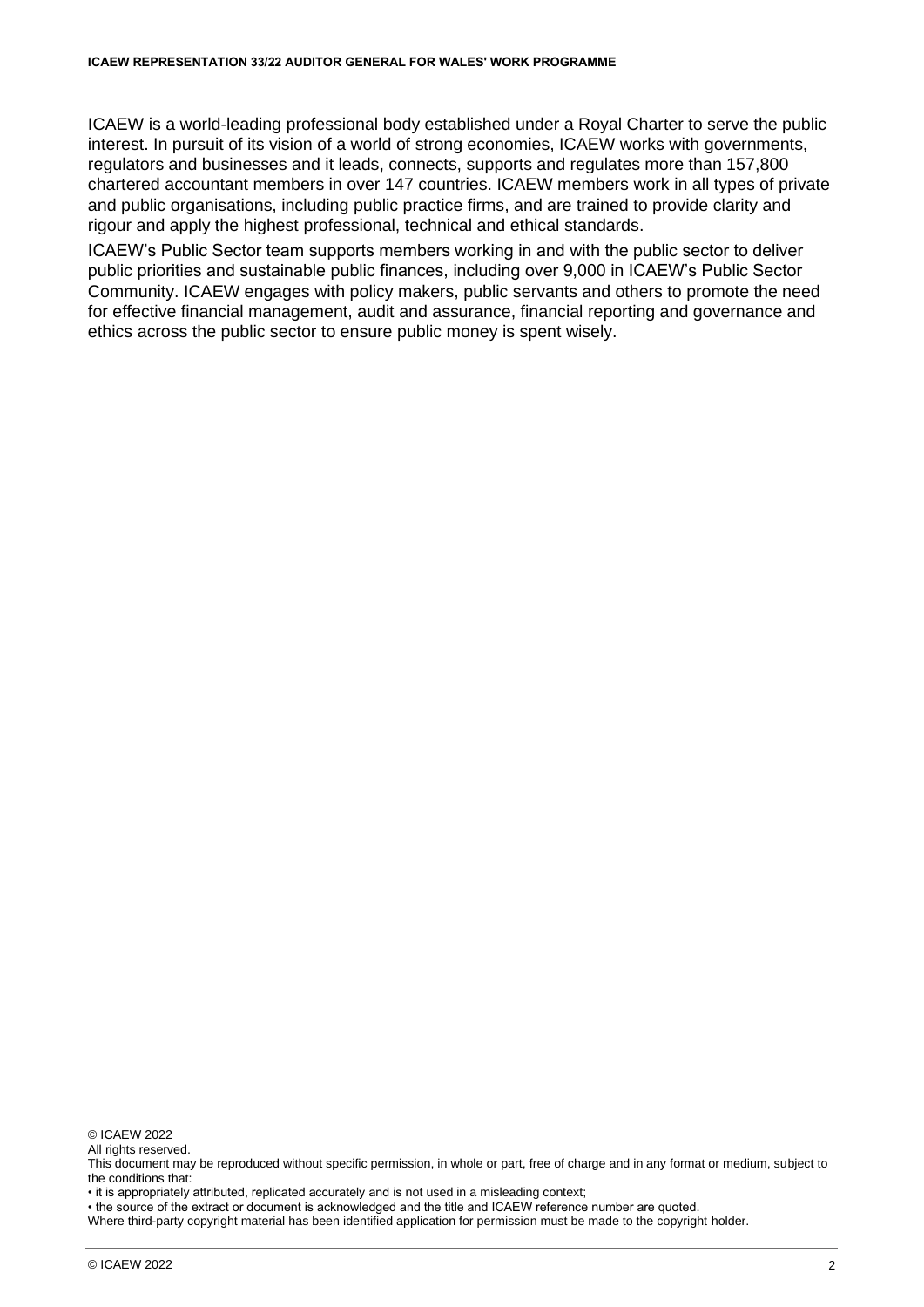# **ANSWERS TO CONSULTATION QUESTIONS**

*Question 1: Do you have any views on our possible areas of future focus under this theme of 'the ongoing pandemic', including:*

- *what you see as the key priorities; and*
- *any specific suggestions for the focus or timing of any topics?*
- 1. ICAEW values the excellent work that Audit Wales have done in auditing the Welsh government's response to the pandemic. The reports have painted a picture of a relatively effective healthcare response and highlighted valuable lessons such as the effective collaboration between Welsh government, NHS Shared Services, Public Health Wales and Life Sciences Hub Wales to identify and respond to potential personal protective equipment suppliers. We welcome planned further work in this area, such as on NHS waiting list backlogs.
- 2. We would also support the Auditor General assessing the resilience of the social care sector in Wales as this is such a significant issue. The April 2021 National Audit Office report on the adult social care market in England has been influential in the UK government bringing forward major social care reforms and the government has adopted its recommendation for a workforce strategy. We believe that an Audit Wales report on this topic could also have a similar significant impact as the Welsh Government considers reforms to social care. In addition, ensuring the success of reforms to social care in Wales will have a major impact on the financial sustainability of local authorities, which has been a key area of focus for Audit Wales.
- 3. Of the other ideas listed, ICAEW recommends prioritising efforts to catch up on lost learning in education. Audit Wales' position as the auditor of both central government and local government in Wales gives it a unique perspective to assess how well they are working collaboratively to address this major issue. Recommendations that lead to improvements of educational outcomes will have a major impact on future productivity and social mobility in Wales.
- 4. We welcome that Audit Wales are looking to provide an audit commentary on the management of business grants as part of their local government audit work. In addition, we believe that Audit Wales should undertake a higher-level assessment of the effectiveness of these grants at stimulating the economy and supporting businesses, as well as the effectiveness of their administration.
- 5. We believe there are likely to be important lessons from the delivery of the COVID-19 business support grants, which Audit Wales could help highlight. While the economic support offered in response to the COVID-19 was unprecedented, grants, including those distributed through local authorities, are likely to be a key delivery method for both the Welsh and UK governments to achieve top priorities, such as the transition to net zero. This makes it vital that the lessons are learnt from the delivery of COVID-19 business support grants. We believe that action is needed to tackle inconsistent levels of pre- and post-payment assurance checks, weaknesses in central government oversight despite their overall accountability for the spending and funding is needed to ensure local authorities can adequately manage the grant funding they have been asked to distribute.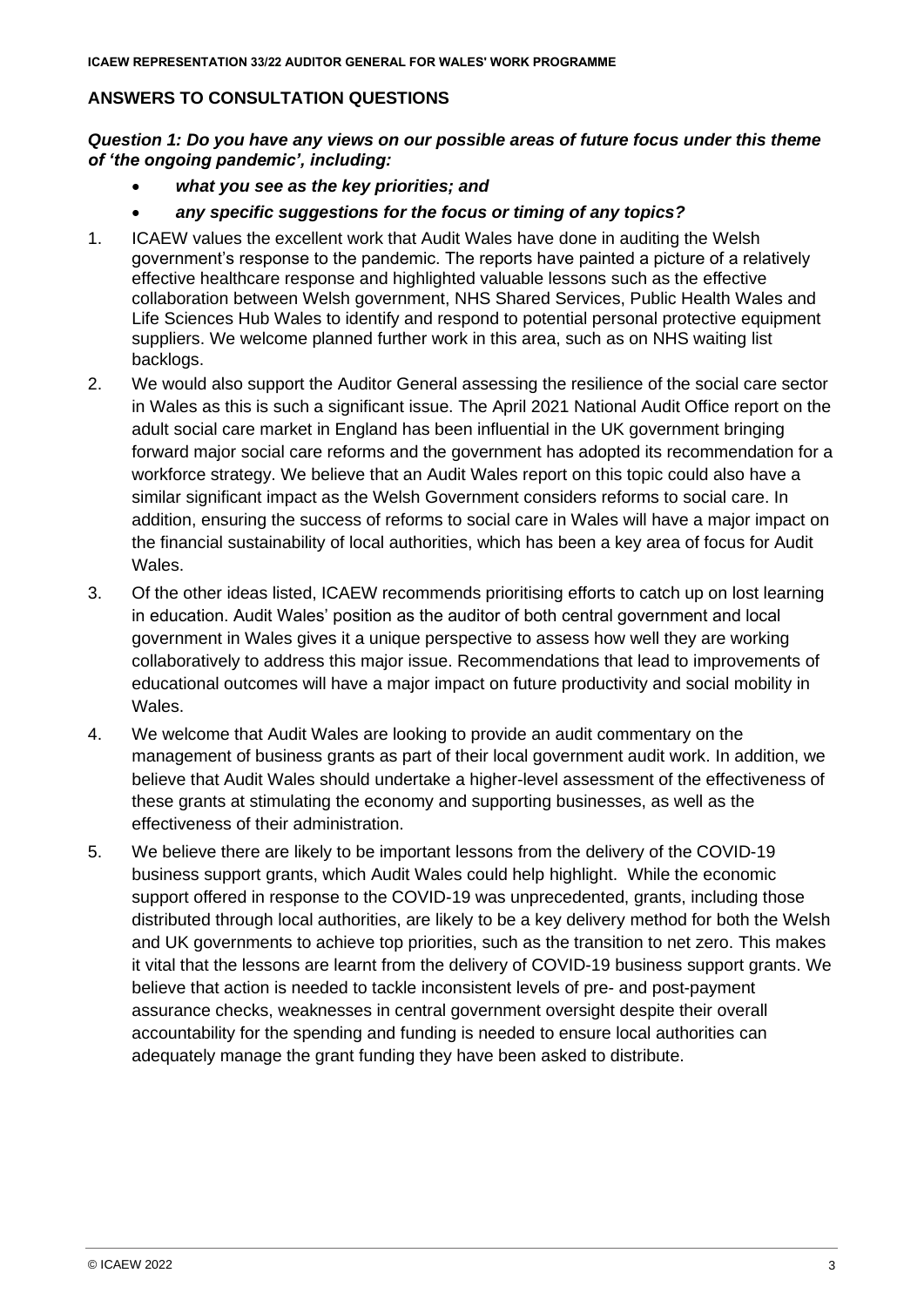### *Question 2: Do you have any views on our possible areas of future focus under this theme of 'a changing world', including:*

- *what you see as the key priorities; and*
- *any specific suggestions for the focus or timing of any topics?*
- 6. We agree with the message in Adrian Crompton's inspiring keynote speech at the ICAEW public sector conference in December 2021 that auditors must provide timely and insightful commentary on how the public sector is tackling the climate crisis. We therefore support Audit Wales' programme of work looking at the climate and nature emergency.
- 7. We welcome the suggestion of audit work looking at climate adaptation, particularly at a local level. In our view, this has not received sufficient attention as bodies focus on climate mitigation and the path to net zero. The public sector has a key role in ensuring that its assets are resilient, that it can continue to deliver essential services and protect communities from the worst effects. Even if the ambition of net zero carbon by 2050 is achieved, global temperatures are still expected to rise by 1.5°C and this will cause increasingly frequent extreme weather.
- 8. In considering the technical aspects of carbon reduction, we recommend that Audit Wales focus on sustainability reporting in the public sector. As the UK government legislates for mandatory Taskforce on Climate-related Financial Disclosures reporting for large companies from April 2022, it is vital that the public sector sets a good example. However, our view is that public bodies should voluntarily improve their sustainability reporting in preparation for such reporting being mandated through changes to the relevant accounting frameworks.
- 9. ICAEW members in business report a lack of clarity on what support is available to businesses in Wales to achieve regional economic growth and address regional inequalities. We would welcome an Audit Wales report that shines a light on this issue. It should examine the work undertaken to measure outcomes and the due diligence undertaken to ensure that the support from Business Wales complements rather than duplicates the UK Government's Levelling Up Fund grants administered by Welsh local authorities.
- 10. Supporting small and medium-sized enterprises is essential for driving local economic growth but many of these businesses report that they perceive they are disadvantaged in local authority procurements, by factors such as unnecessarily onerous requirements and a lack of trust. As the Welsh and UK government introduce reforms to public procurement following the UK's departure from the EU, we recommend that Audit Wales explore how well local authorities are using procurement to support local businesses.

# *Question 3: Do you have any views on our possible areas of future focus under this theme of 'transforming service delivery', including:*

- *what you see as the key priorities; and*
- *any specific suggestions for the focus or timing of any topics?*
- 11. Audit Wales' reports on central and local government have highlighted the importance of effective financial management and governance across the public sector. We welcome Audit Wales' intention to explore governance and oversight of national parks, especially in light of the recent report that highlighted weaknesses in the governance of the change programme in Brecon Beacons national park.
- 12. Audit Wales produced a valuable report on financial management and governance in community and town councils that summarised the findings from the 2018-19 audits. We would welcome a similar report on unitary authorities given the importance they have in delivering essential services. There have been some recent high profile financial management failures in local authorities in England and we do not believe that Welsh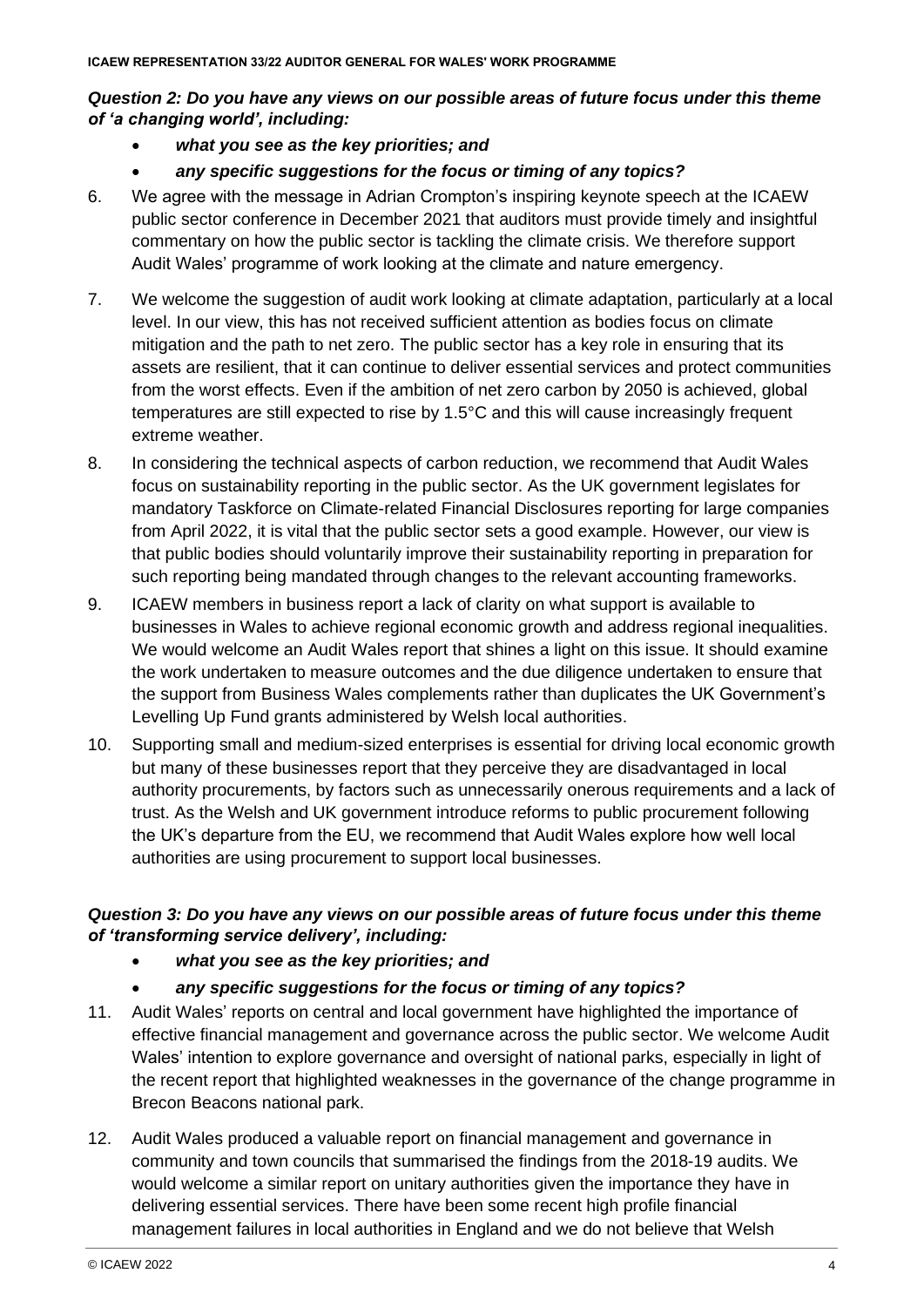councils are immune from this risk. The annual audit summaries for individual authorities are valuable, but we believe an overall picture would carry more impact in the Welsh government to ensure it understands the risks.

- 13. ICAEW is keen to support efforts to strengthen the public sector finance profession in Wales as this aligns closely with our strategic themes. We believe reports highlighting the importance of public sector financial management, effective programme management and the use of data could help put momentum behind such efforts.
- 14. In addition, we are particularly interested in whether the new requirement for one third of members of local authority audit and governance committees to be lay members has led to improvements in governance as the UK government considers introducing similar legislation in England.

# *Question 4: Do you have any views on our possible areas for follow up work, including:*

- *what you see as the key priorities; and*
- *any specific suggestions for the focus or timing of any topics?*
- 15. Audit Wales' 2020 report on tackling public sector fraud in Wales made fifteen important recommendations. Given every pound lost to fraud is money that does not go on frontline services, we recommend that Audit Wales follow up this report to assess whether these recommendations have been implemented.
- 16. We welcome Audit Wales' plan to continue the focus on financial sustainability of public sector bodies. The 2020 report on financial sustainability of local government as a result of the COVID-19 pandemic highlighted that the future sustainability of the sector is still an "ongoing challenge". As COVID-19 funding comes to an end, we recommend that Audit Wales return to this topic. The consequences of financial sustainability weaknesses are severe for local residents as it can lead to reductions in essential services or tax increases.

#### *Question 5: In relation to (i) opportunities for persons to use the Welsh language and (ii) treating the Welsh language no less favourably than the English language:*

- *What effects, if any, do you see the work programme having?*
- *How could the programme be changed so that it would have positive effects, or have increased positive effects?*
- *How could the programme be changed so that it would have positive effects, or have increased positive effects?*
- 17. N/A question not answered.

### *Question 6: Do you have any further comments about our work programme based on the content of this consultation?*

18. ICAEW believes that good quality and timely financial reporting is vital to ensure transparency to the public and that the best information is available to decision makers. ICAEW is particularly concerned about the understandability of local authority accounts that are often "impenetrable" to the public and elected councillors, limiting their ability to hold local authorities to account. We have seen examples in Wales, as with the rest of the UK, of accounts that are too long and that contain boilerplate disclosures about immaterial items while omitting key information that would help users understand the decisions taken. We encourage Audit Wales to work with local authorities to improve their accounts, such as by producing a good practice guide that highlights examples of clear and helpful disclosures.